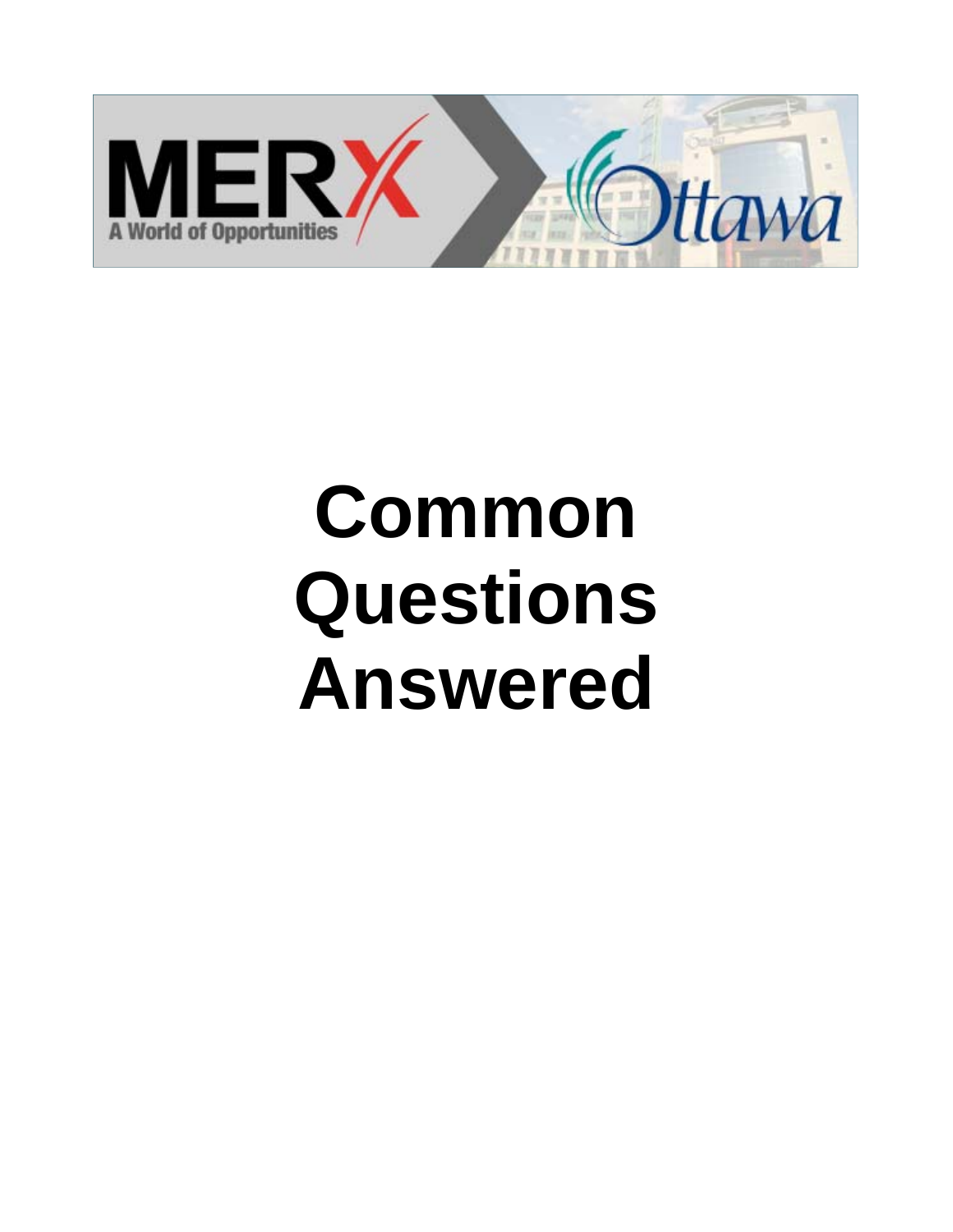## **Table of Contents**

Questions & Answers are categorized to enable a quick search.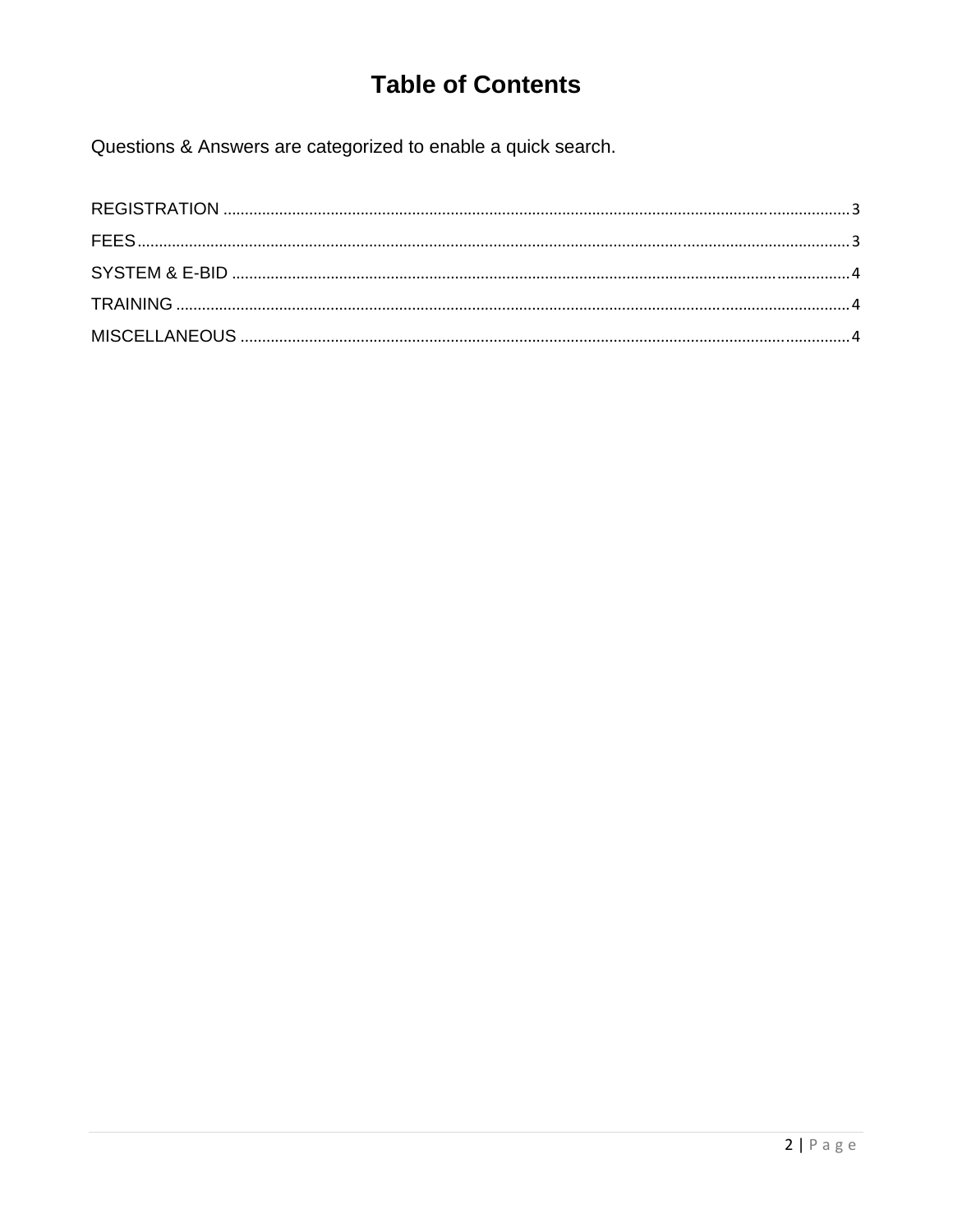## **REGISTRATION**

### **1. Can there be more than one user per supplier account?**

Yes. Log into your account on MERX and select the "Organization Contact List" and then select "Create Organization Contact". You may add as many contacts as you wish. Please be advised that subscription fees may apply.

**2. On MERX.com, I have an Opportunity Matching Profile. Will my profile capture all City of Ottawa opportunities hosted by MERX?** 

Yes, as long as "City of Ottawa" is within your search criteria. With a City of Ottawa specific subscription you will be provided with 1 free profile. By maintaining a "Complete" subscription, you will have access to up to 9 opportunity matching profiles. You may therefore use one of your profiles for City of Ottawa opportunities. Watch the tutorial for instructions on how best to setup your profile. www.merx.com/tutorials

#### **3. Do you have to register to receive an Authorized Signer PIN for e-bids?**

Yes, you require an Electronic Bid Submission (EBS) Pin to submit electronically. For users that currently have an EBS Pin, please continue to use the same PIN when submitting. If you do not currently have a Pin, please sign up here. (http://tenders.merx.com/RequestEBSPIN). For Requests for Quotations under \$100,000, it is the City of Ottawa's intention to only receive bids electronically. Electronic bidding is faster and as a vendor, you receive a confirmation that the bid is received by the City of Ottawa.

**4. If I have any registration questions or problems, who do I contact for assistance?**  Our Customer Service Representatives are available to assist you at 1-800-964-6379, **Monday to Friday from 7 AM to 8 PM ET**. You can also email us at **merx@merx.com**.

## **FEES**

**5. Now that the City of Ottawa has migrated their RFQs to the new MERX platform, will there be any additional fees?** 

There will be no cost to existing MERX complete subscribers. The City of Ottawa will now be using MERX for all Requests for Quotations less than \$100,000. A unique subscription has been created for vendors who only want to access those projects. It is priced at \$89.90 for an annual subscription or \$9.95 for monthly access (including Electronic Bid Submission). If you also intend on bidding on other City of Ottawa opportunities or other opportunities on MERX Public Tenders, we highly recommend investing in the Complete Subscription which is priced at \$219.95 annually or \$19.95 monthly.

#### **6. How are fees charged?**

All fees are payable by credit card.

**7. Do fees get automatically renewed?** 

Yes. Annual subscription fees are automatically renewed; you will be notified by email about the renewal.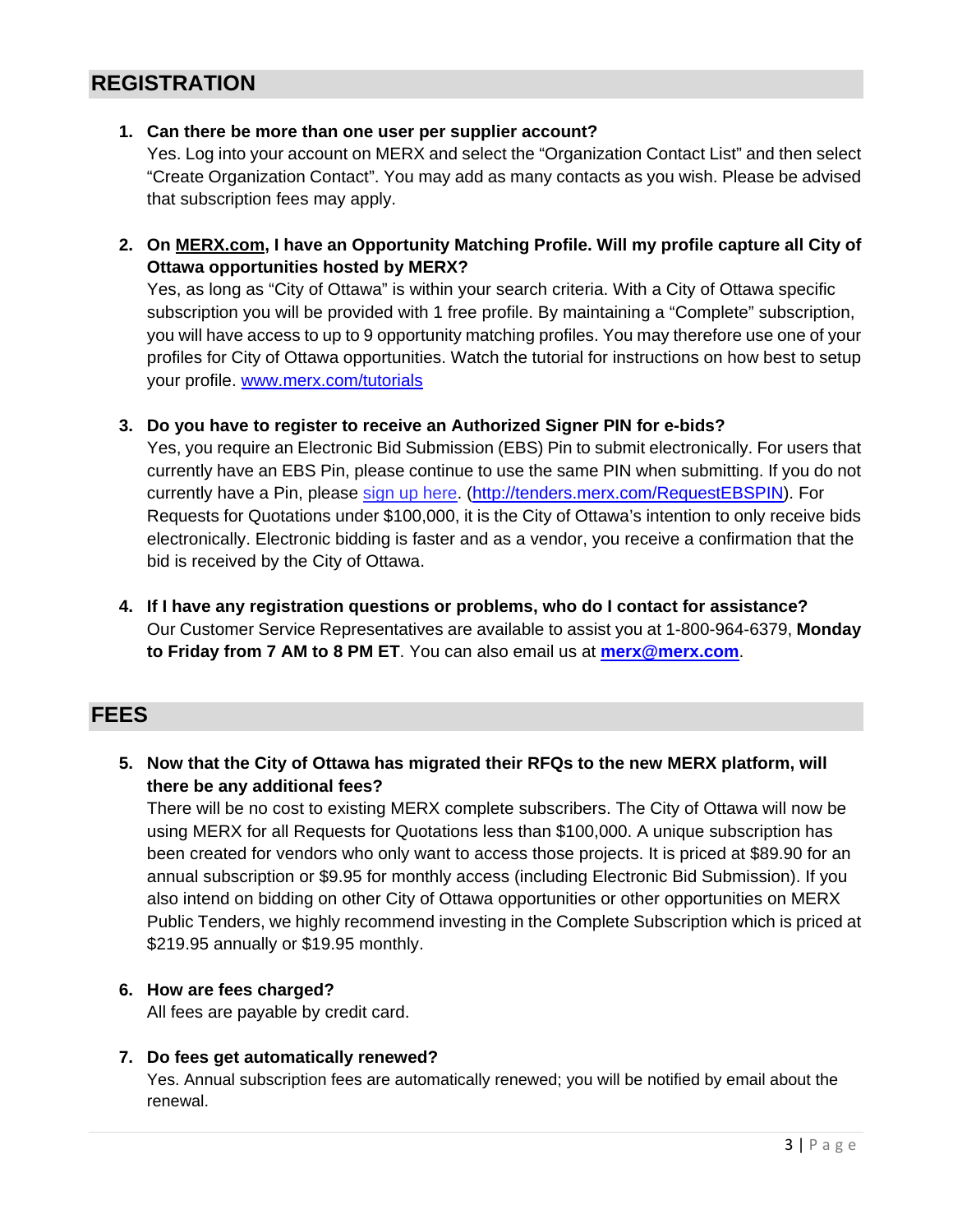## **SYSTEM & E-BID**

- **8. Will the system time-out due to inactivity, and if so will the data be saved?**  For security purposes there is a time-out feature after 20 minutes of inactivity. We encourage you to use the Save & Quit button if you are going to be away from your computer to ensure you do not lose any information that has already been entered.
- **9. Does the eProcurement system have the ability to accept/submit bilingual bids?**  The system can receive bids in both English and French.
- **10. How do we send an eBid?**  http://tenders.merx.com/cityofOttawa

## **TRAINING**

**11. Will training be available to show vendors how to access City of Ottawa opportunities through MERX and/or how to submit bids?** 

Yes. We have three live sessions at Ben Franklin Place (101 Centrepointe Drive) in The Chamber on March  $7<sup>th</sup>$  from 9:00-10:30 AM, March  $17<sup>th</sup>$  from 10:00-11:30 AM, and March  $23<sup>rd</sup>$ from 9:00-10:30 AM. Video of the training sessions will be available to view online afterwards.

## **12. How do I register for these training sessions?**

Please send an email to eprocurement@ottawa.ca with your name, company and desired training date.

## **MISCELLANEOUS**

- **13. What is the scope and timeline for the City of Ottawa eProcurement pilot project?**  The pilot project covers all Request for Quotations (RFQs) less than \$100,000 currently hosted on Ottawa.ca. The pilot project begins April 4<sup>th</sup>, 2016 and will extend for 2 years with the possibility of further extensions.
- **14. What will happen to opportunities hosted on Ottawa.ca as we approach the launch date?**  Any opportunities posted before the launch date will remain on Ottawa.ca. Any opportunities posted after launch will be found solely on MERX.
- **15. Can we still find Request for Quotation opportunities on Ottawa.ca?**

RFQs will no longer be posted on Ottawa.ca, they will be available solely on the MERX eProcurement system after April  $4<sup>th</sup>$ , 2016. There will however be a link to MERX from the Ottawa.ca bidding opportunities webpage.

**16. How can I find an RFQ's unofficial results, who has downloaded the bid documents, or who an opportunity has been awarded too?** 

You will now be able to find a Bid Taker's List through MERX. You will also be notified of unofficial results and award of any opportunity you are following, or have submitted a bid on.